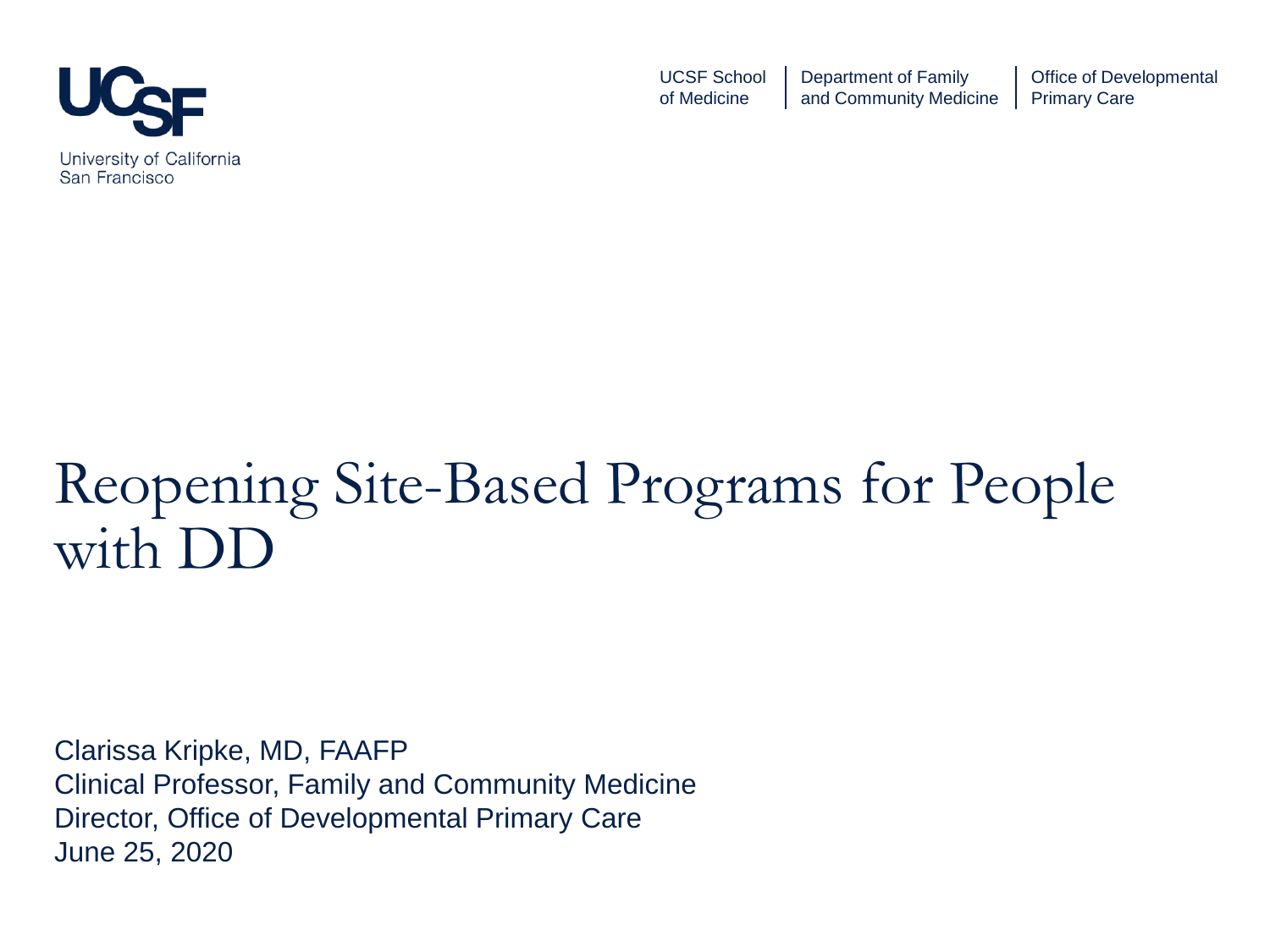### Disclosures

I have no financial interests to disclose.

\*We all want to support people with disabilities to direct their own lives. Anyone who provides or funds services has a competing interest with the person served. The needs and perspectives of people who provide and fund services are critically important, but they need to be considered separately. Competing interests must be acknowledged and managed.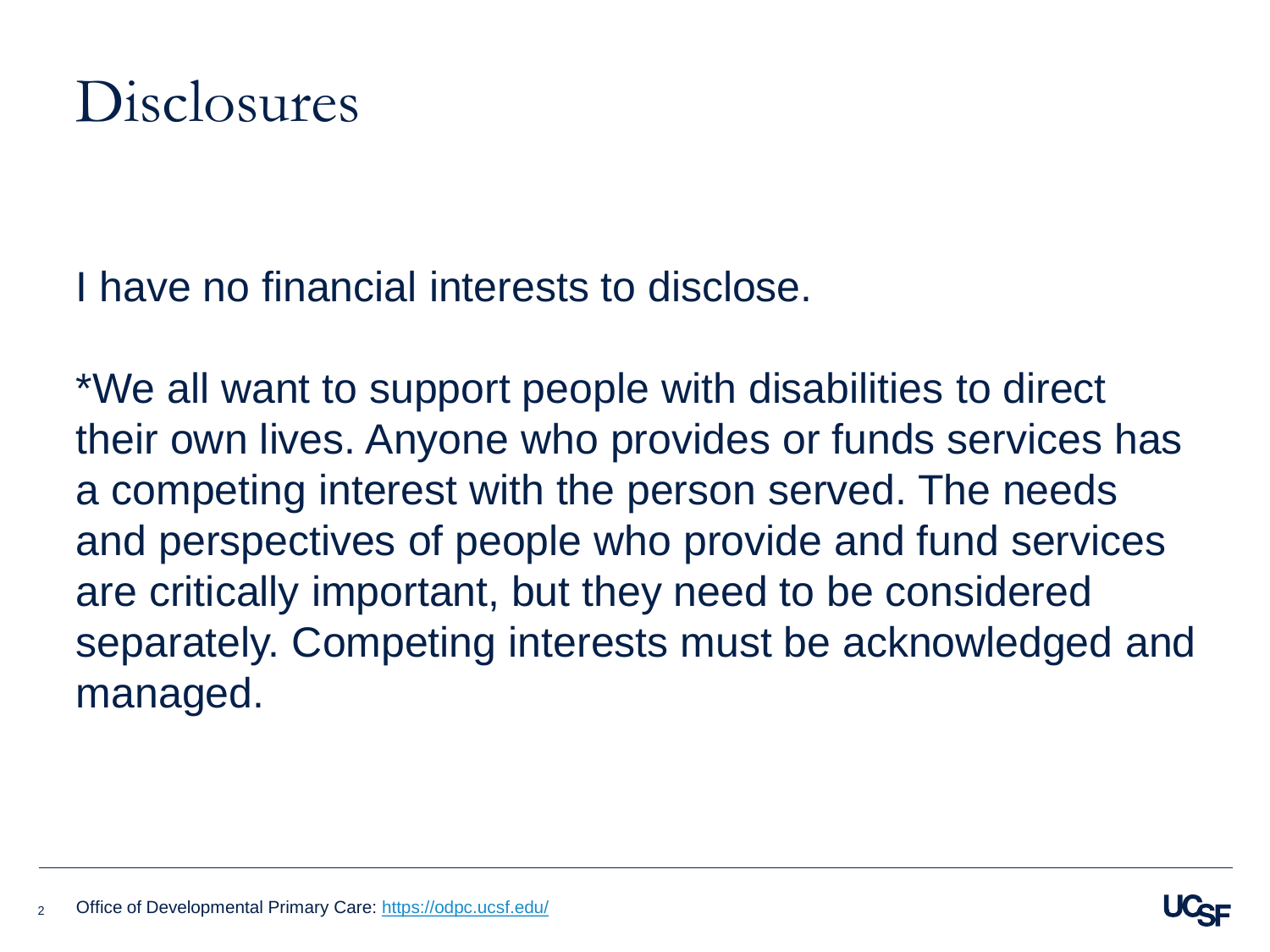# All Regional Center Clients are at High Risk

#### **CDC Definition of High Risk For Covid-19**

- Limited mobility
- Need personal assistance
- Trouble with communication
- Trouble understanding or accessing information
- Trouble practicing preventive measures (hand washing/distancing/rely on touch)

**Mobility** Self care Language Learning Self Direction Capacity for Independent Living Capacity for Economic Self **Sufficiency Definition of DD per Lanterman Act**

https://www.cdc.gov/coronavirus/2019-ncov/need-extra-precautions/people-with-disabilities.html

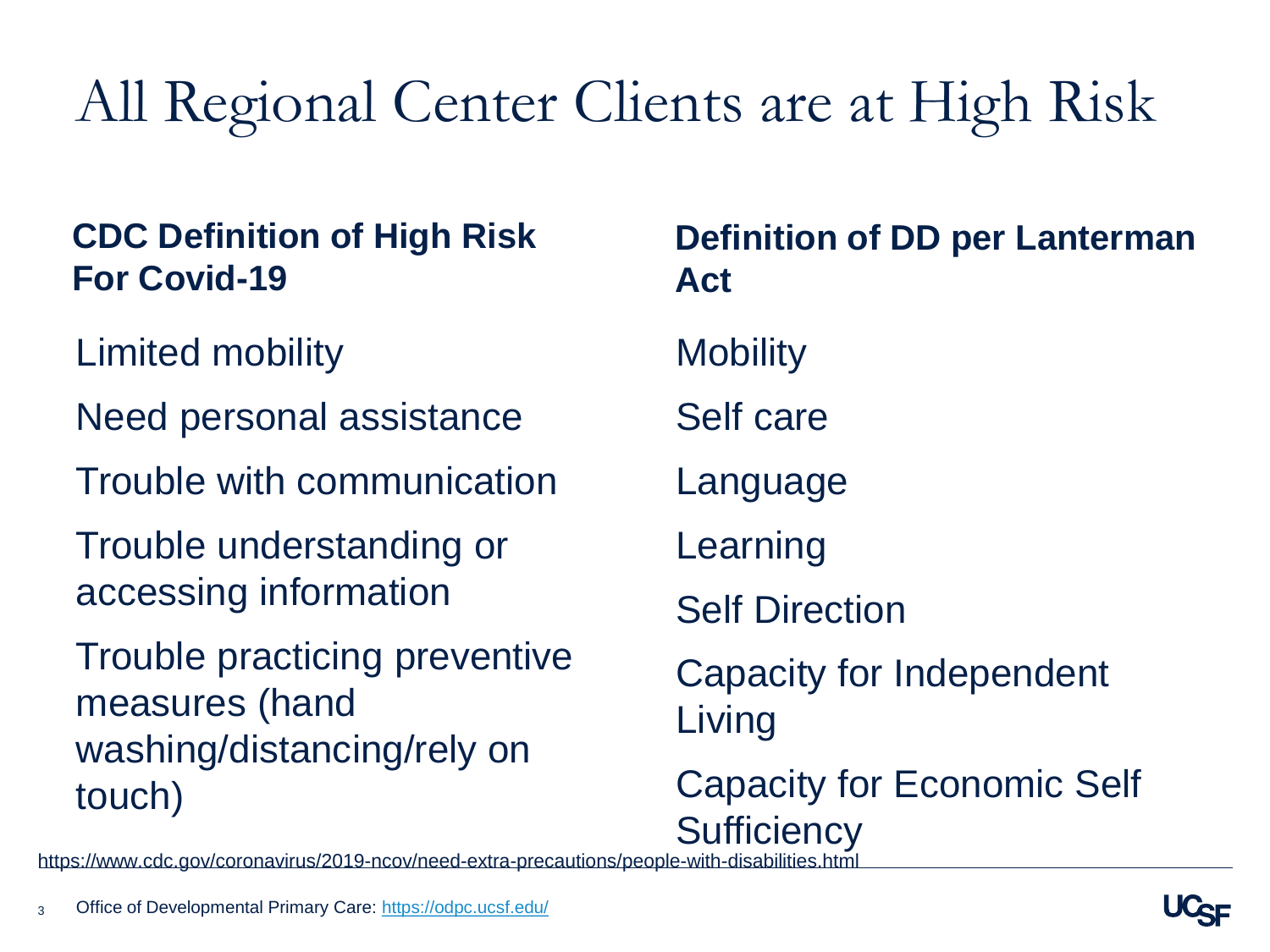## What does the data show?

Reporting is incomplete, but there is enough data to know that people with DD are getting sick and dying at more than twice the rate of the general population.

 **Intellectual and developmental disability and COVID-19 case-fatality trends: TriNetX analysis**  [https://www.sciencedirect.com/science/article/pii/S1936657420300674?via](https://www.sciencedirect.com/science/article/pii/S1936657420300674?via%3Dihub)

%3Dihub

 **COVID-19 Infections And Deaths Are Higher Among Those With Intellectual Disabilities** https://www.npr.org/2020/06/09/872401607/covid-[19-infections-and-deaths-are-higher-among-those-with-intellectual-disabili](https://www.npr.org/2020/06/09/872401607/covid-19-infections-and-deaths-are-higher-among-those-with-intellectual-disabili)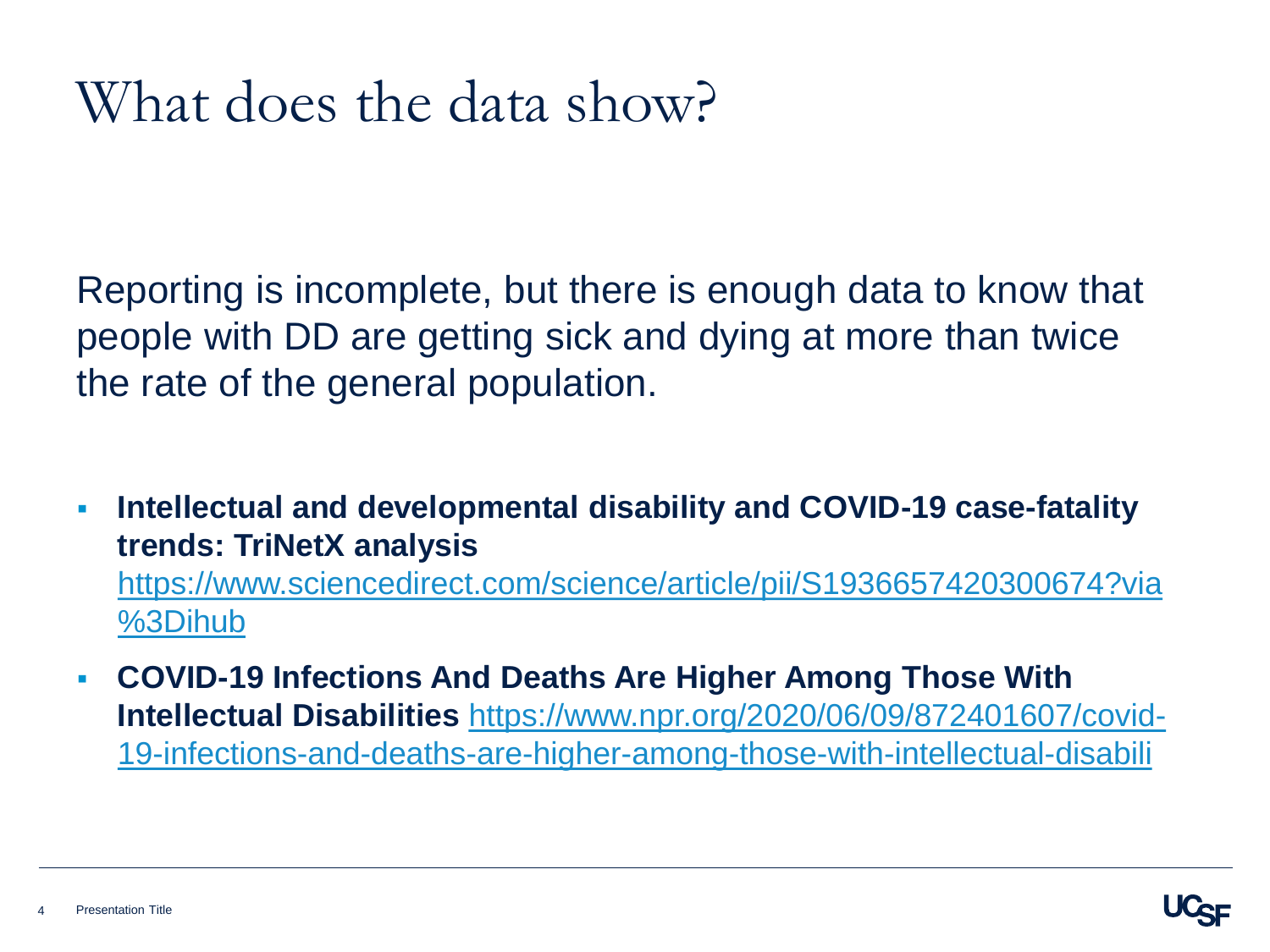## Is it safe to return to previous life?

[https://www.cdc.gov/coronavirus/2019-ncov/need-extra-precautions/people](https://www.cdc.gov/coronavirus/2019-ncov/need-extra-precautions/people-with-developmental-behavioral-disabilities.html)with-developmental-behavioral-disabilities.html

- There is currently no specific, Food and Drug Administration (FDA)-approved treatments for COVID-19
- There is currently no vaccine to prevent COVID-19.
- Treatment is currently supportive.
- The best way to prevent illness is **to avoid being exposed to this virus.**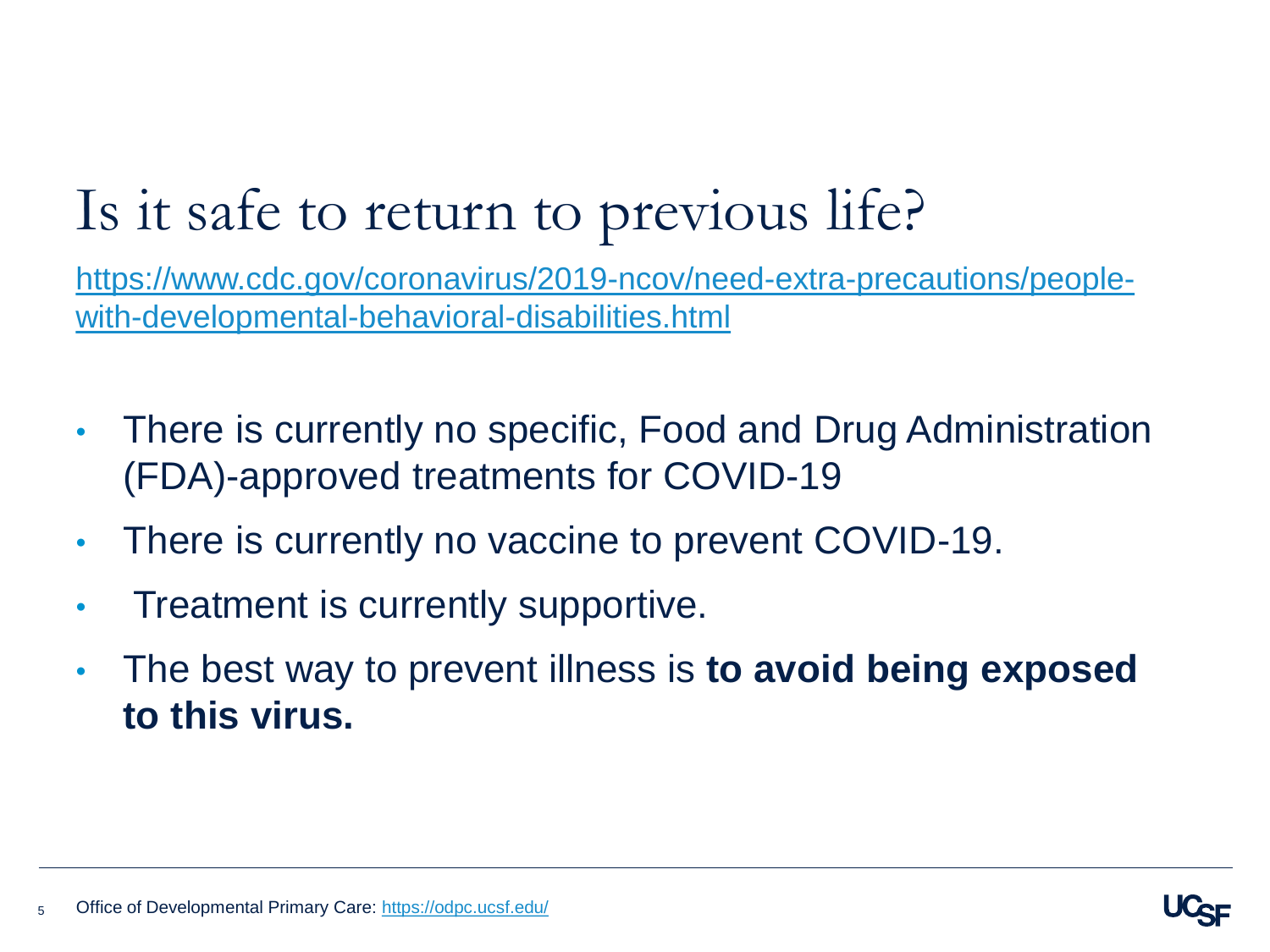#### **New reported cases in California, by day**



#### *San Francisco Chronicle*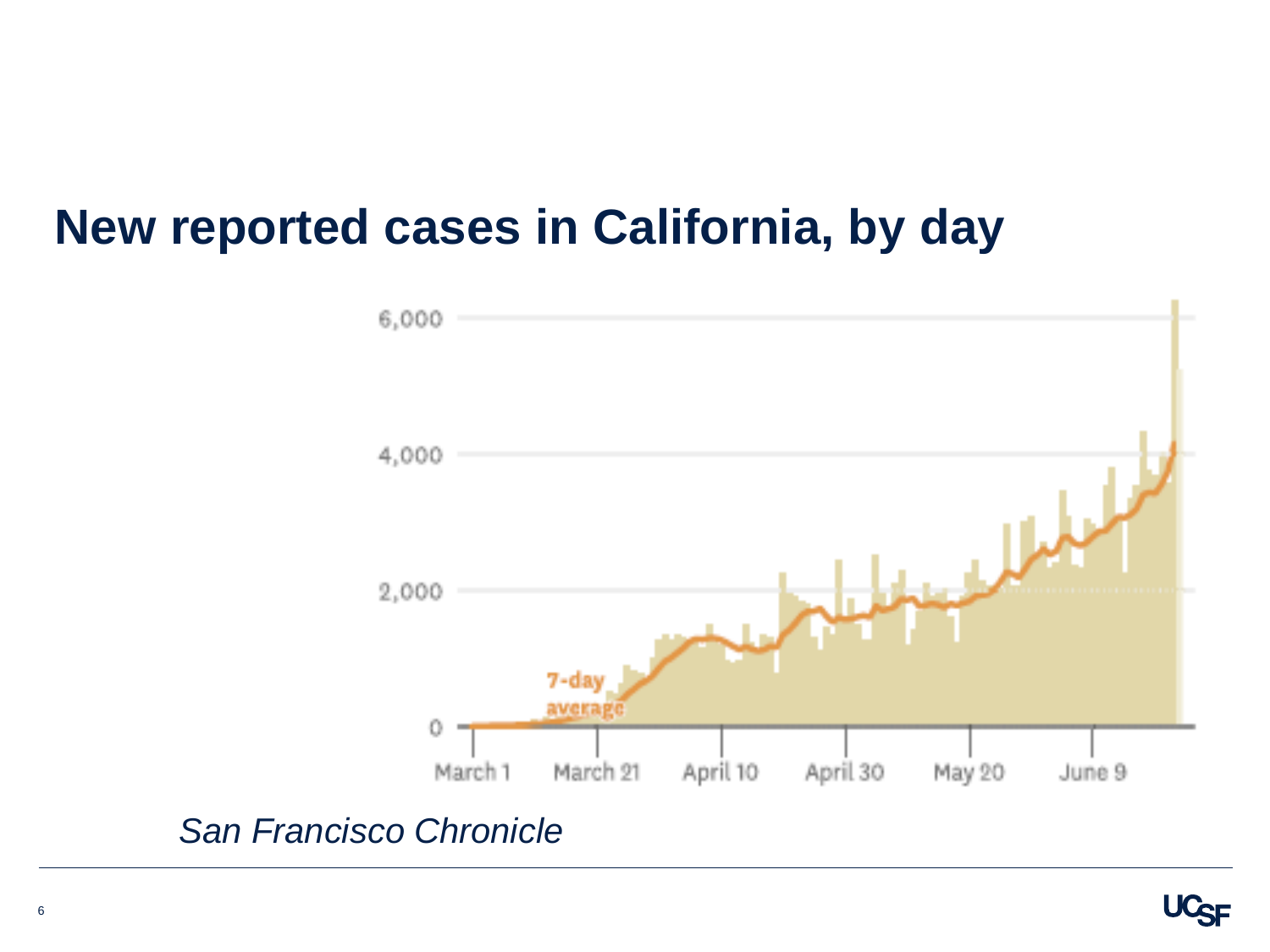# How do pandemics end?

- They continue until everyone susceptible is infected. If getting infected makes people either die or become immune, it will eventually peter out.
- We contain it with testing, contact tracing and quarantine.
- They become endemic like the flu and we learn to co-exist with the virus long term.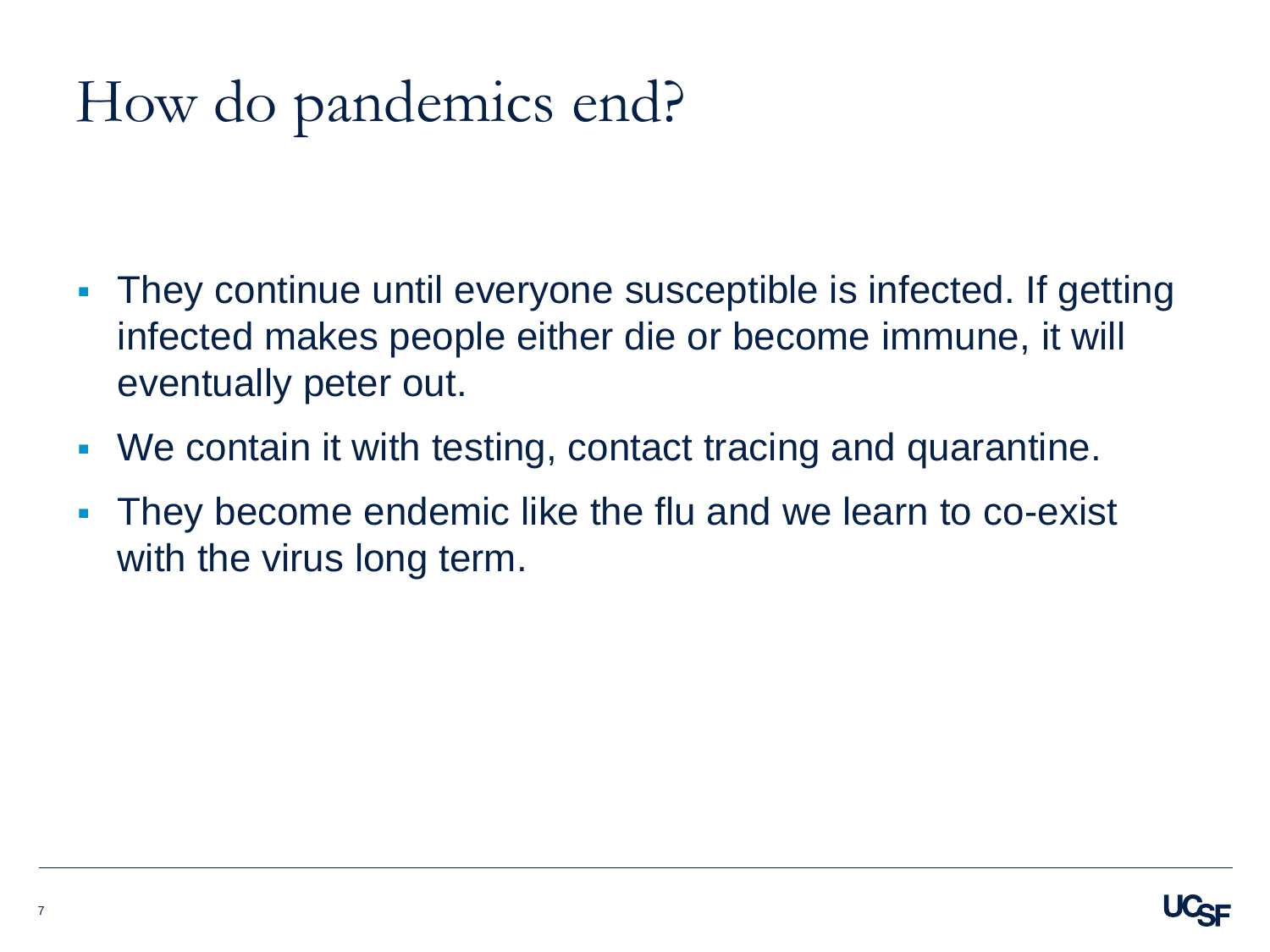#### What Are the High Risk Protocols? https://www.the-ntg.org/

- Direct Support Professionals (DSP) are considered to be in the same general risk category as health care personnel when providing care for people exposed or diagnosed with Covid-19.
- DSPs are essential for the health and well-being of the people they serve.
- If there is potential that a DSP may be splashed or sprayed by bodily fluids, use facemask, eye protection, disposable gloves, and a gown
- Wear gloves when touching client. Launder clothes in hot water.
- Practice everyday prevention actions with clients without suspected or confirmed Covid-19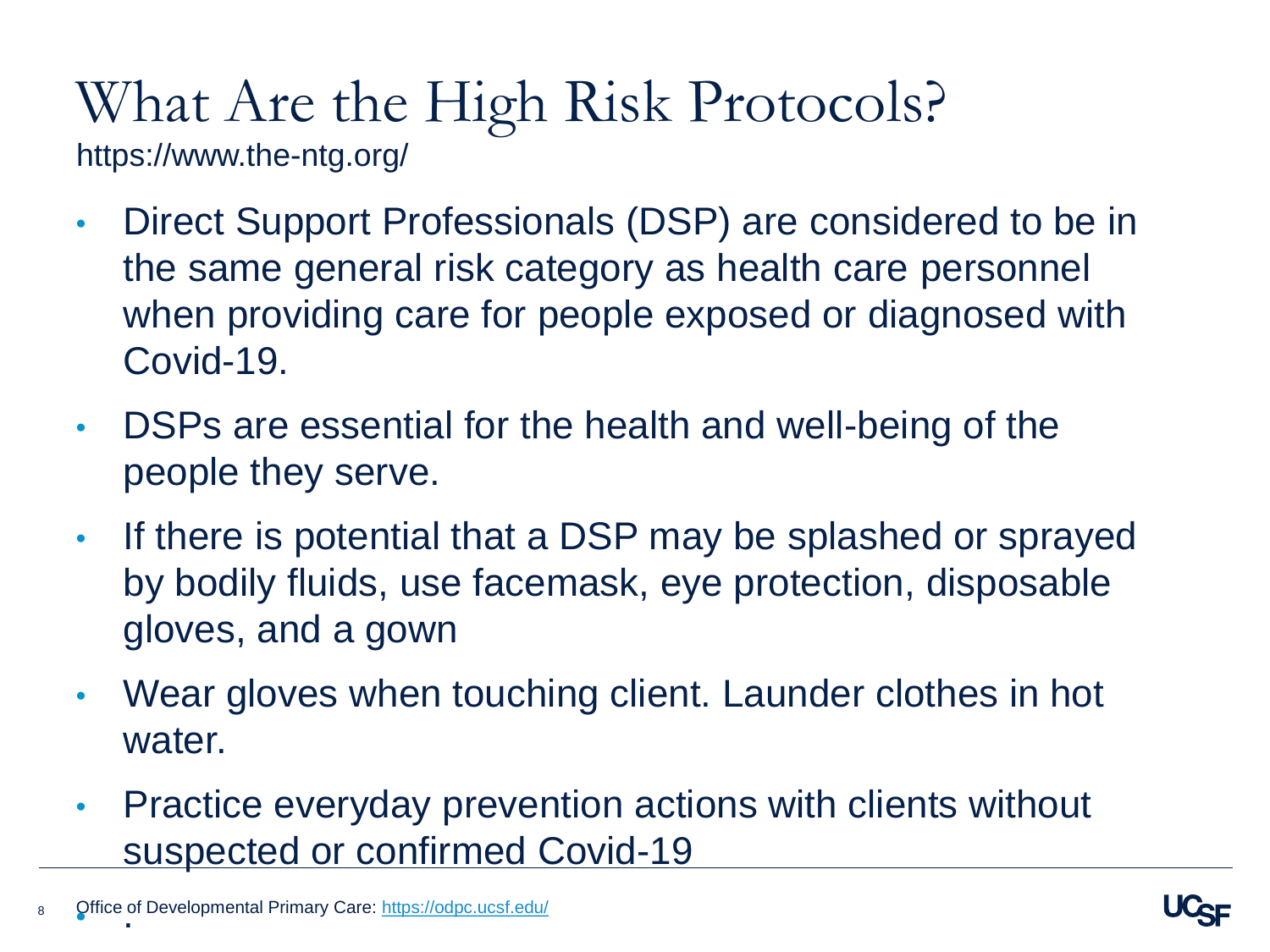# Group Homes

https://www.cdc.gov/coronavirus/2019-ncov/community/group-homes.html

In congregate living settings, several factors may facilitate the introduction and spread of COVID-19.

- residents employed/programs outside the home
- residents who require close contact with staff or Direct Service Providers
- residents who have trouble understanding information or practicing preventive measures
- residents in shared living spaces.
- In addition, GH residents who have underlying medical conditions may be at risk of serious illness with COVID-19.

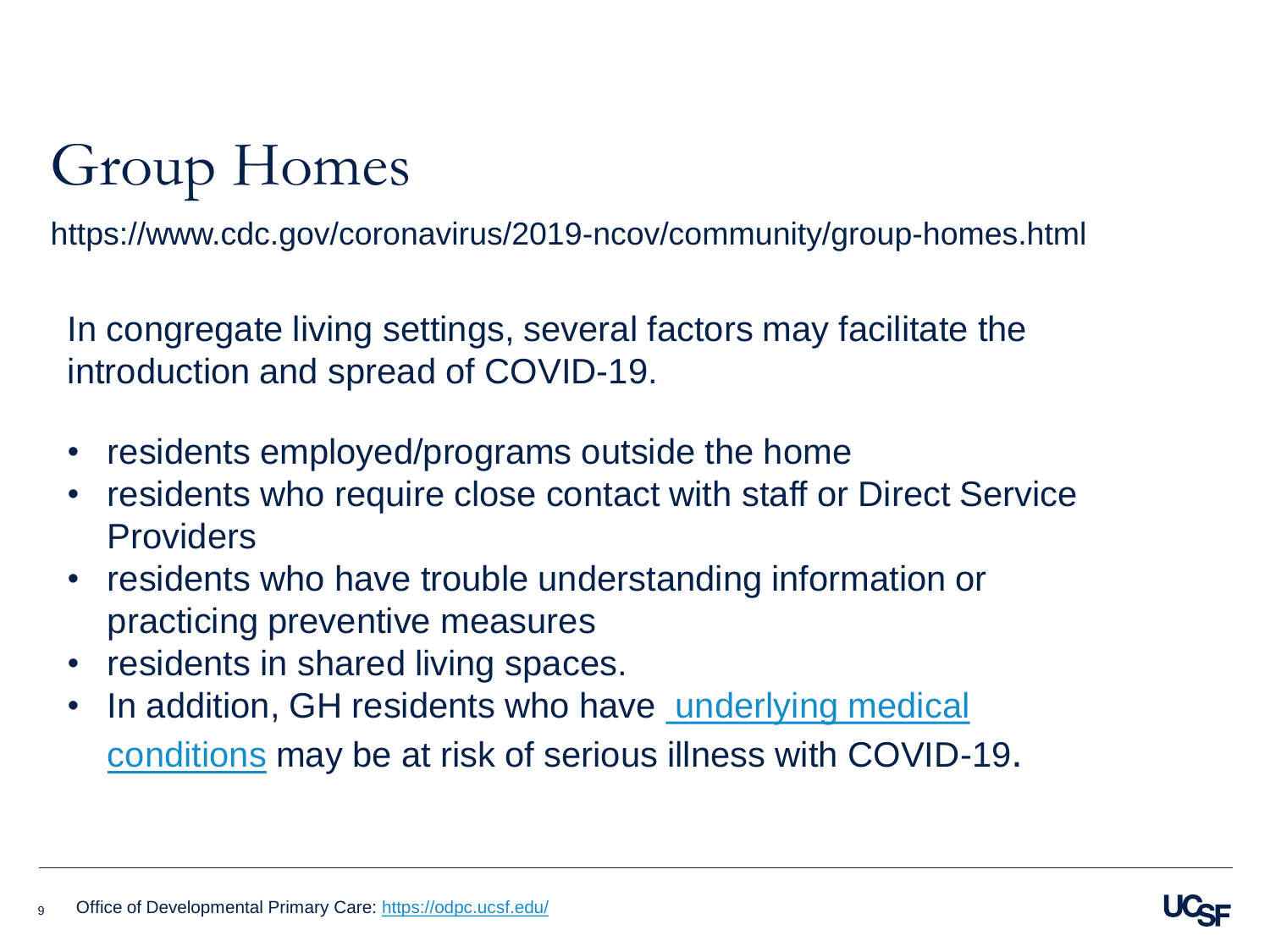# What Are Everyday Prevention Actions?

https://www.cdc.gov/coronavirus/2019-ncov/prevent-getting-sick/index.html

- Physical distancing and isolating
- Wearing cloth face coverings
- Covering mouth and nose with cough or sneeze, throwing in trash, washing hands
- Cleaning and Disinfecting
- Hand washing or sanitizer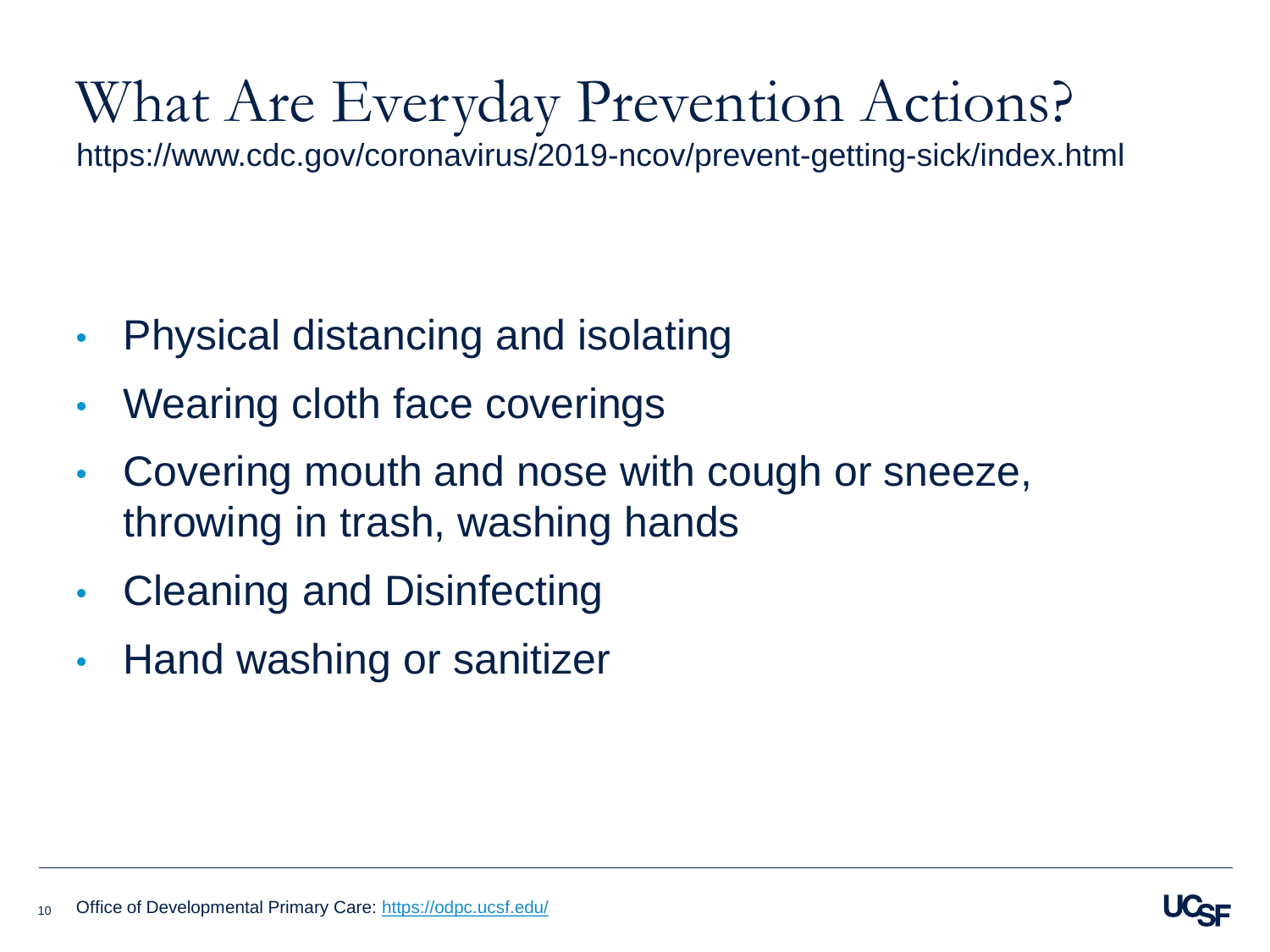## What Are the Things People with Developmental Disabilities have difficulty with?

https://www.cdc.gov/coronavirus/2019-ncov/hcp/developmental-behavioraldisorders.html

- Physical distancing and isolating (reminders supervision)
- Wearing cloth face coverings (exceptions)
- Covering mouth and nose with cough or sneeze, throwing in trash, washing hands (visual or verbal reminders)
- Cleaning and Disinfecting (not if there are sensory or respiratory issues)
- Hand washing or sanitizer (assistance supervision)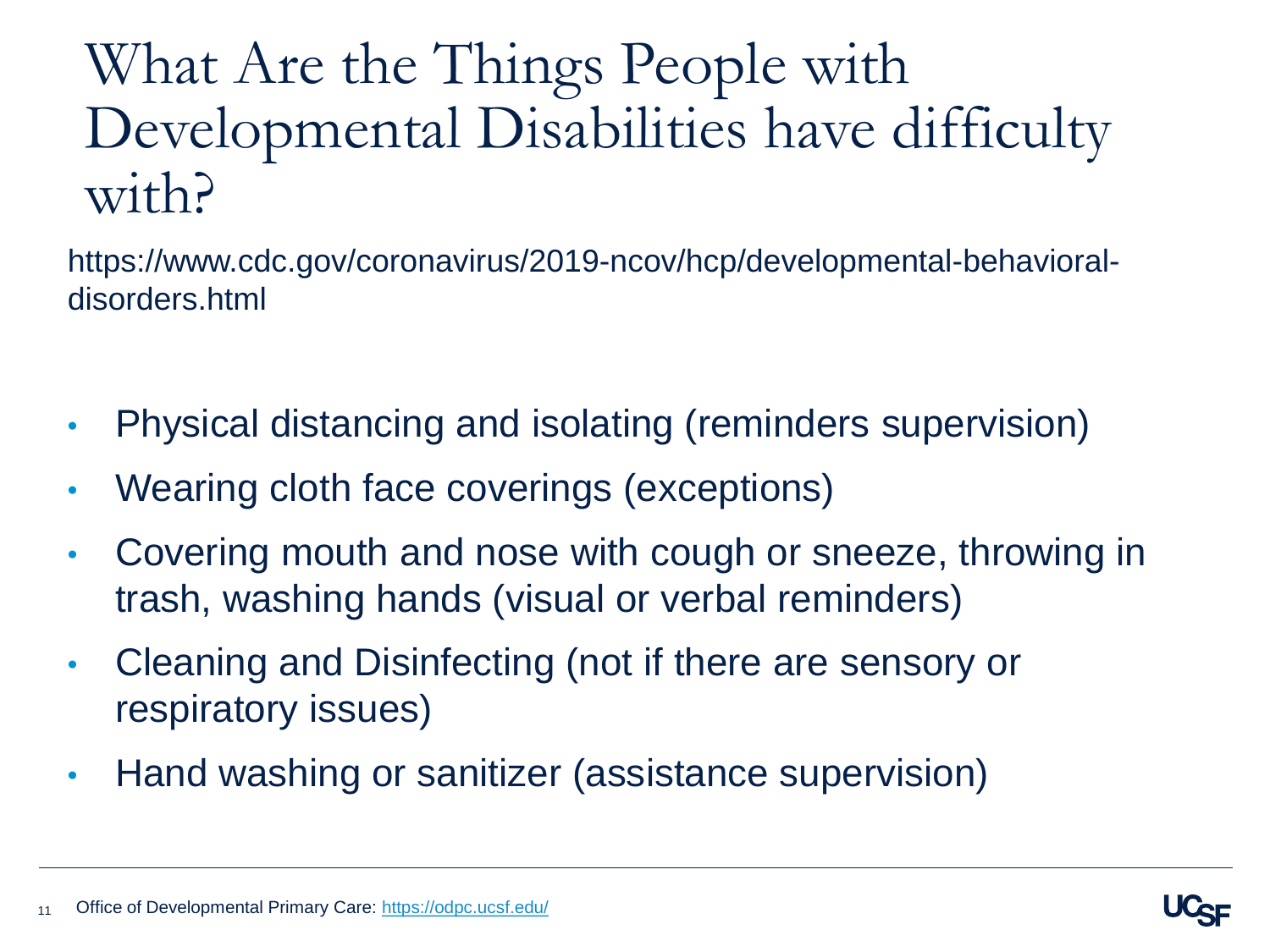## Face Masks

https://www.cdc.gov/coronavirus/2019-ncov/hcp/direct-service-providers.html

- Wearing cloth face coverings may be difficult for people with sensory, cognitive, or behavioral issues.
- Cloth face coverings are not recommended for children under 2 or anyone who has trouble breathing or is unconscious, incapacitated or otherwise unable to remove the covering without assistance.
- Cloth face coverings are not PPE and should not be worn in place of proper PPE for the care of clients with known or suspected COVID-19.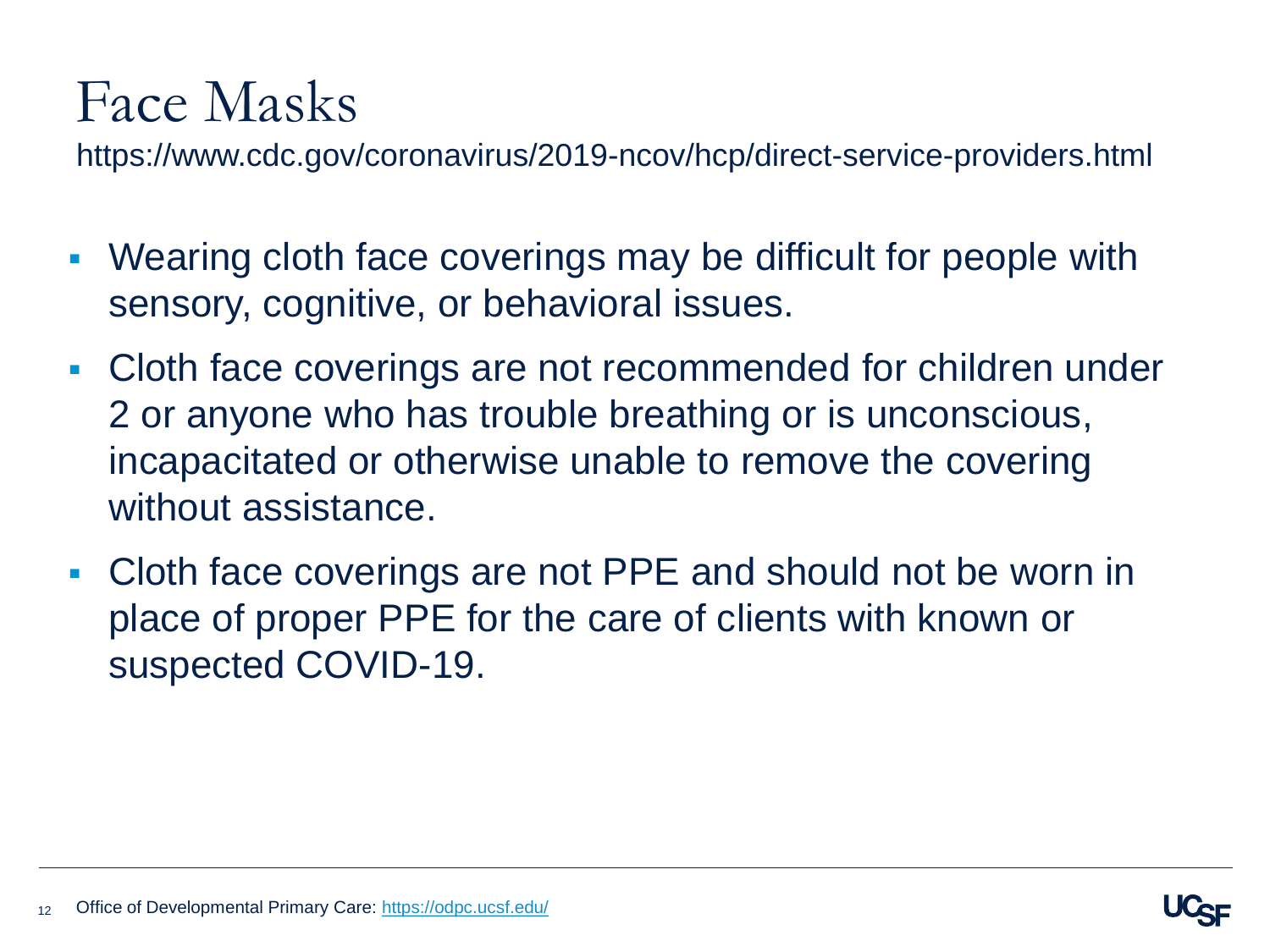# CDC High Risk Guidelines in a Nut Shell

- Don't get sick. You are at high risk and so are the people who serve you.
- **There isn't much we can do if you get sick.**
- People with DD aren't necessarily at higher risk than others… unless they have the characteristics of people with DD.
- People who serve people with DD should follow all the general guidelines… except people with DD have difficulty complying.
- …but don't get sick.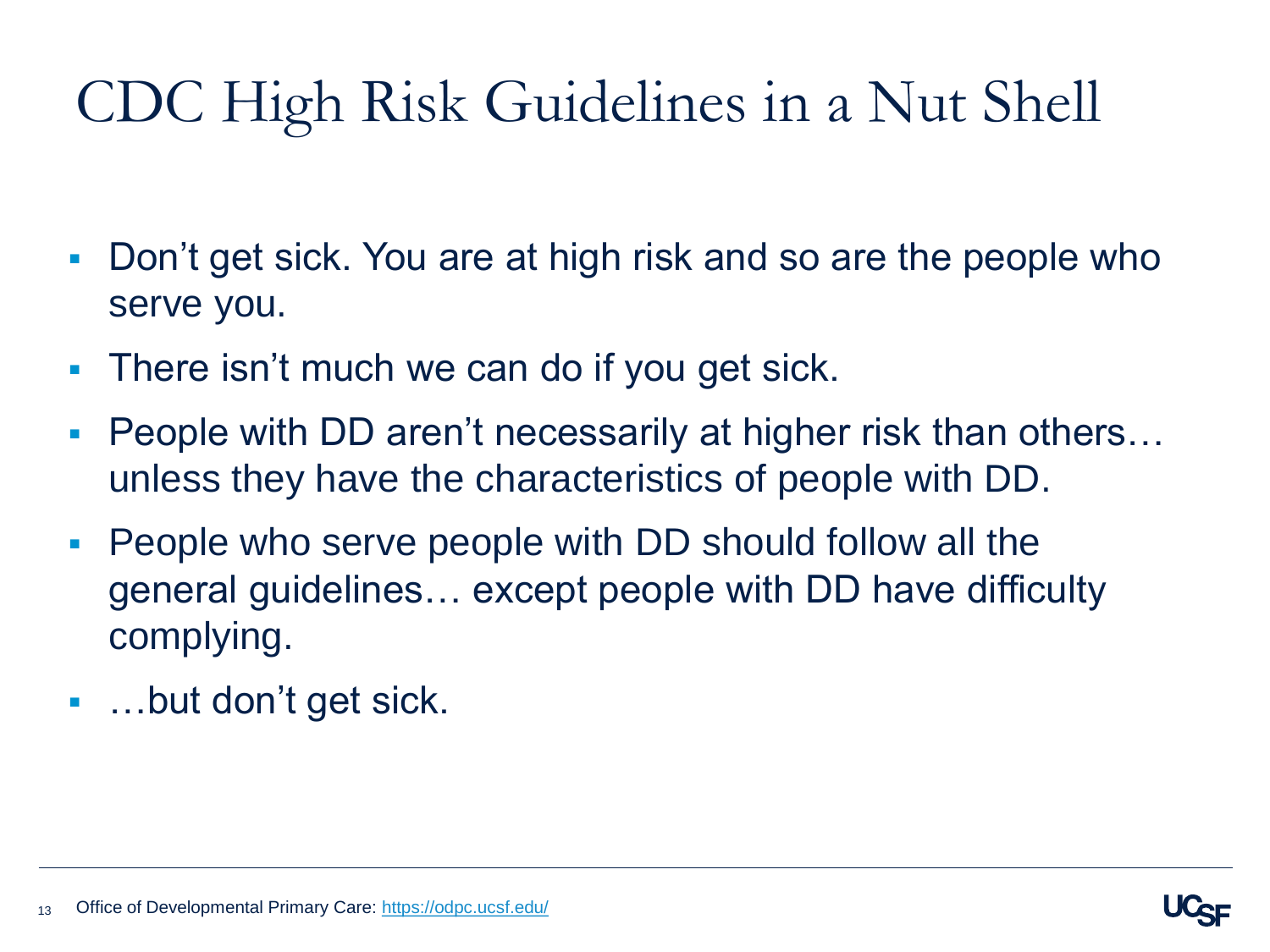# Assessing risk of a proposed program

- **How many close contacts will it add to my life? (people who I** will be within 6 feet of for more than 15 minutes)
- Are those close contacts following everyday prevention procedures strictly and limiting their contacts outside the program?
- Will I know who they are if they or I get exposed to Covid-19 so we can quarantine or isolate?
- Am I able to do everyday prevention measures strictly?
- If Is the ventilation good where I will be?
- How long are my close contacts? (more time = increased risk)
- Who will I expose if infected and what consequences will there be?
- Do I have a safe and reliable plan for when I am exposed?

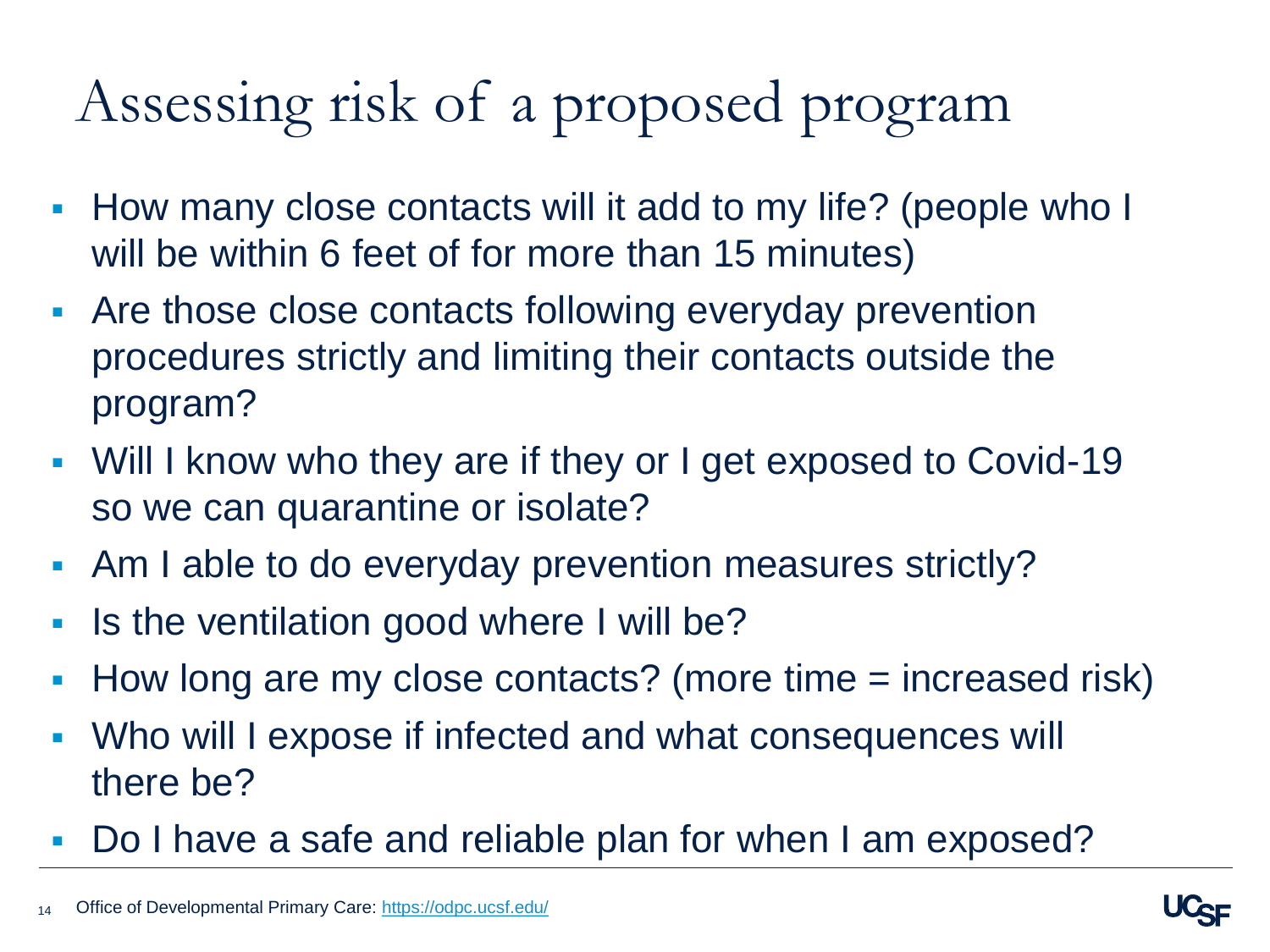# What does this mean for Day Programs?

#### Bottom Line:

- Programs that primarily serve people with DD cannot safely run indoor programs with group activities.
- Doing so is against medical advice per CDC.
- This situation may not improve in the next few years.
- If we proceed with opening day programs, it will be a disaster for our community.
- Day program participants and staff will get exposed and will in turn expose family, roommates and residential service providers. Regional centers will be overwhelmed with needs they don't have the capacity to meet. Hospitals and skilled nursing homes are not safe back up plans.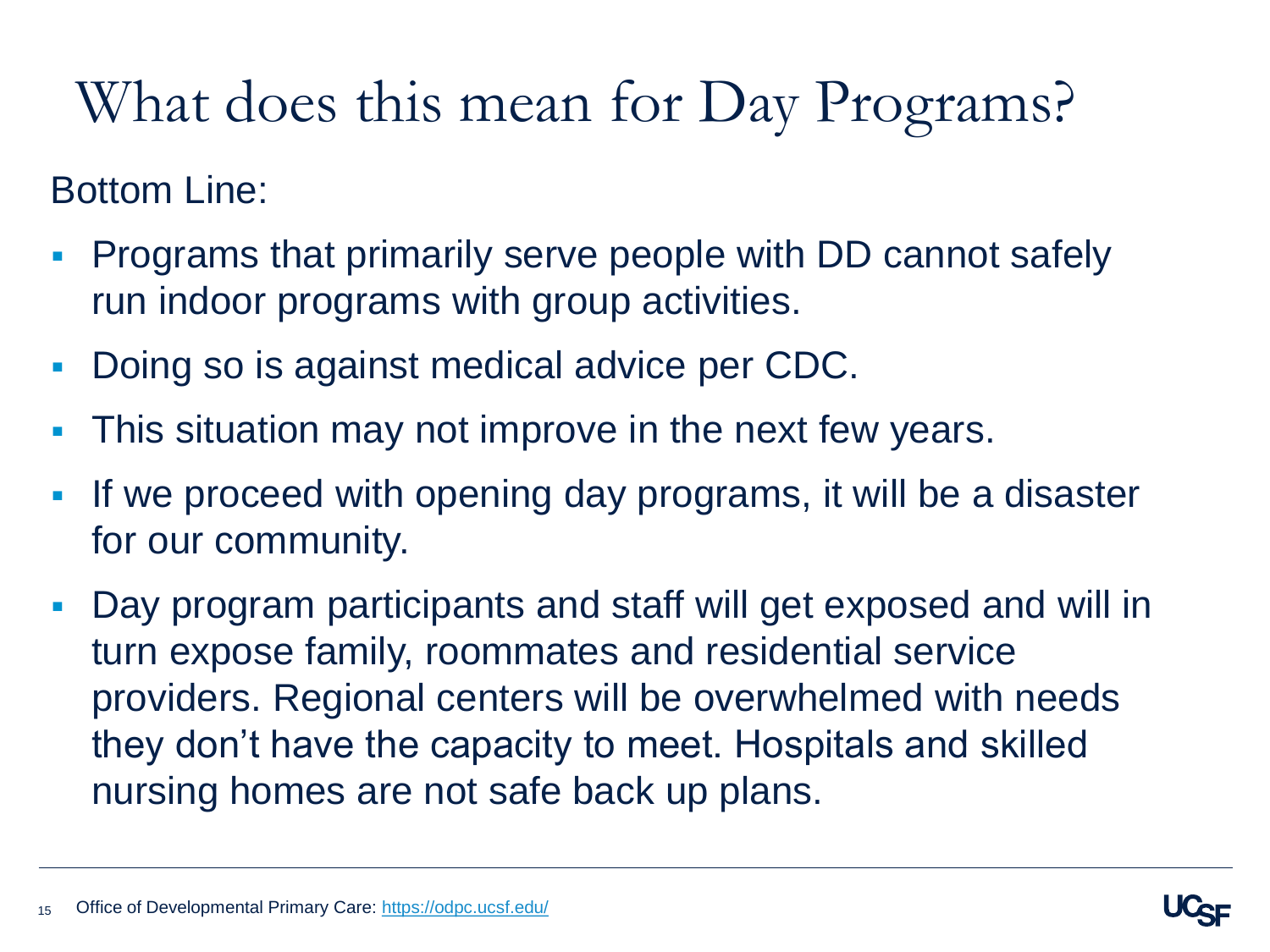#### What are safer alternatives?

- **Hire household members to provide service**
- Have a single, consistent aide or small team of 1-3 people provide service in your home with precautions
- Have a consistent aide take you out into the community in private transportation
- Meet 1:1 outside, in uncrowded places with precautions
- Take drives
- **-** Do window and drive by visits
- **Take virtual trips**
- Participate in the exciting, growing online social, spiritual, educational, and vocational worlds.

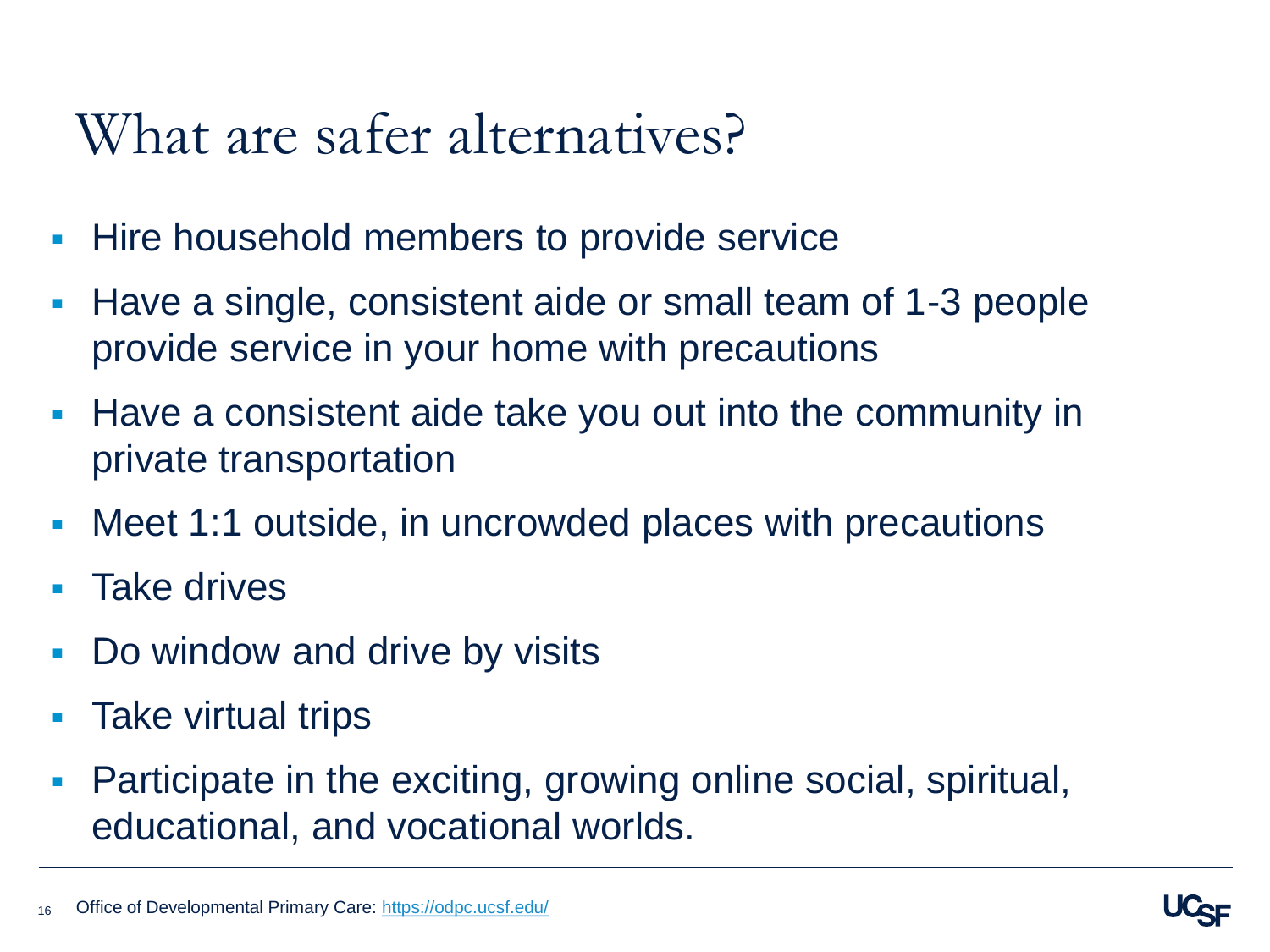# Person Centered Planning

Everybody needs:

- A room of their own
- Activities to stay meaningfully engaged most of the day
- **Daily exercise**
- Connection to and ways to build circle of support
- Regular contact with case coordinator and advocates
- Barrier free wellness checks and oversight
- **Sunlight and fresh air daily**
- Attention to mental health
- Community outings to low risk places
- **Inclusion activities**

#### **This is possible for EVERYONE!**

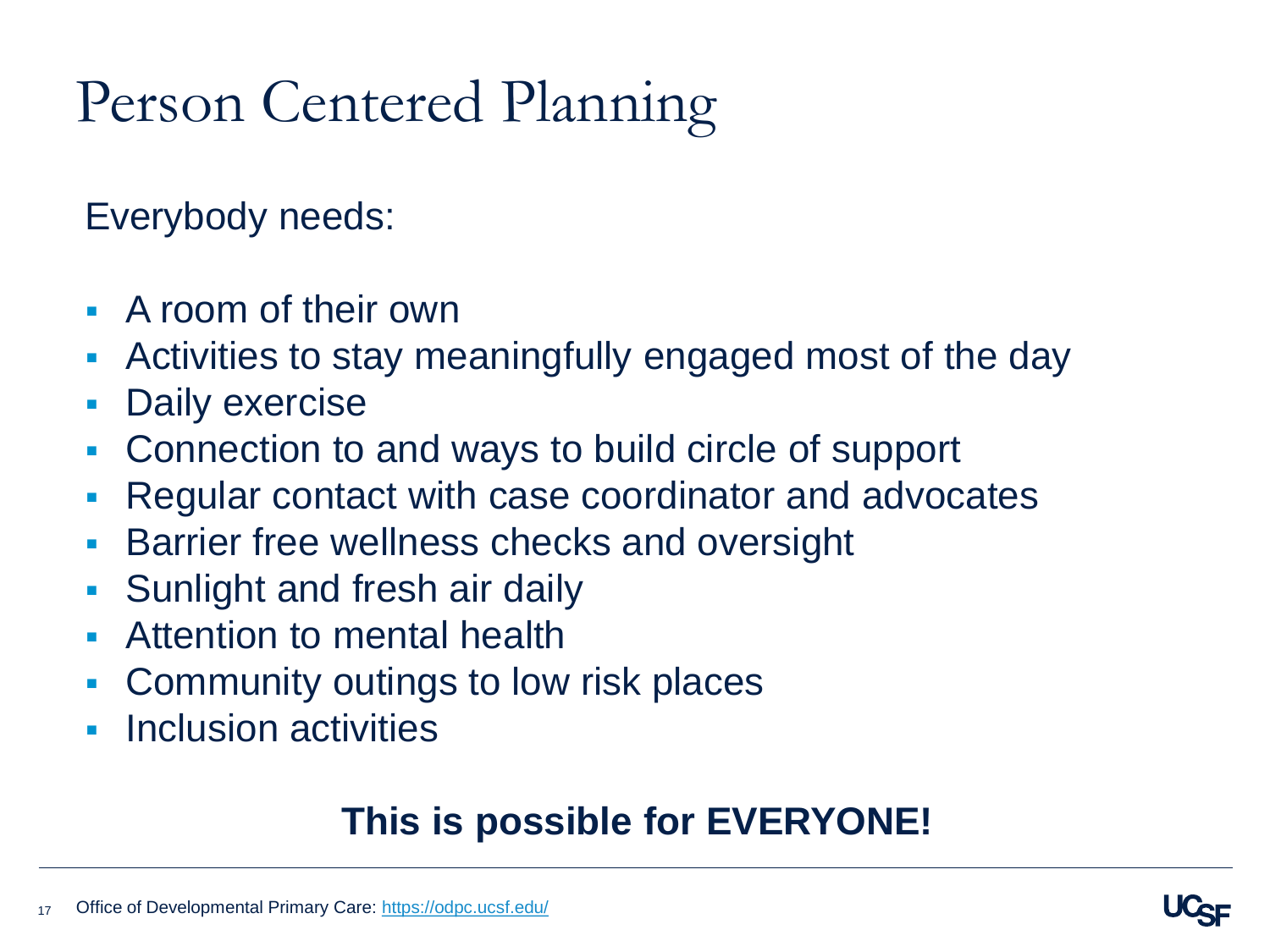What can I do with minimal or no risk? Be creative! Online inclusion activities have never been more available

- Set up a regular Facetime or call
- Make treats or art and deliver them to friends who may feel lonely
- Have a dinner party where each household cooks one course and delivers it to the others. Meet up to eat together online!
- Attend exercise, art, music, religious, or educational programs online.
- Plant a garden or nurture a plant
- Get a pet
- Take pictures on your neighborhood walk and share them with friends and family

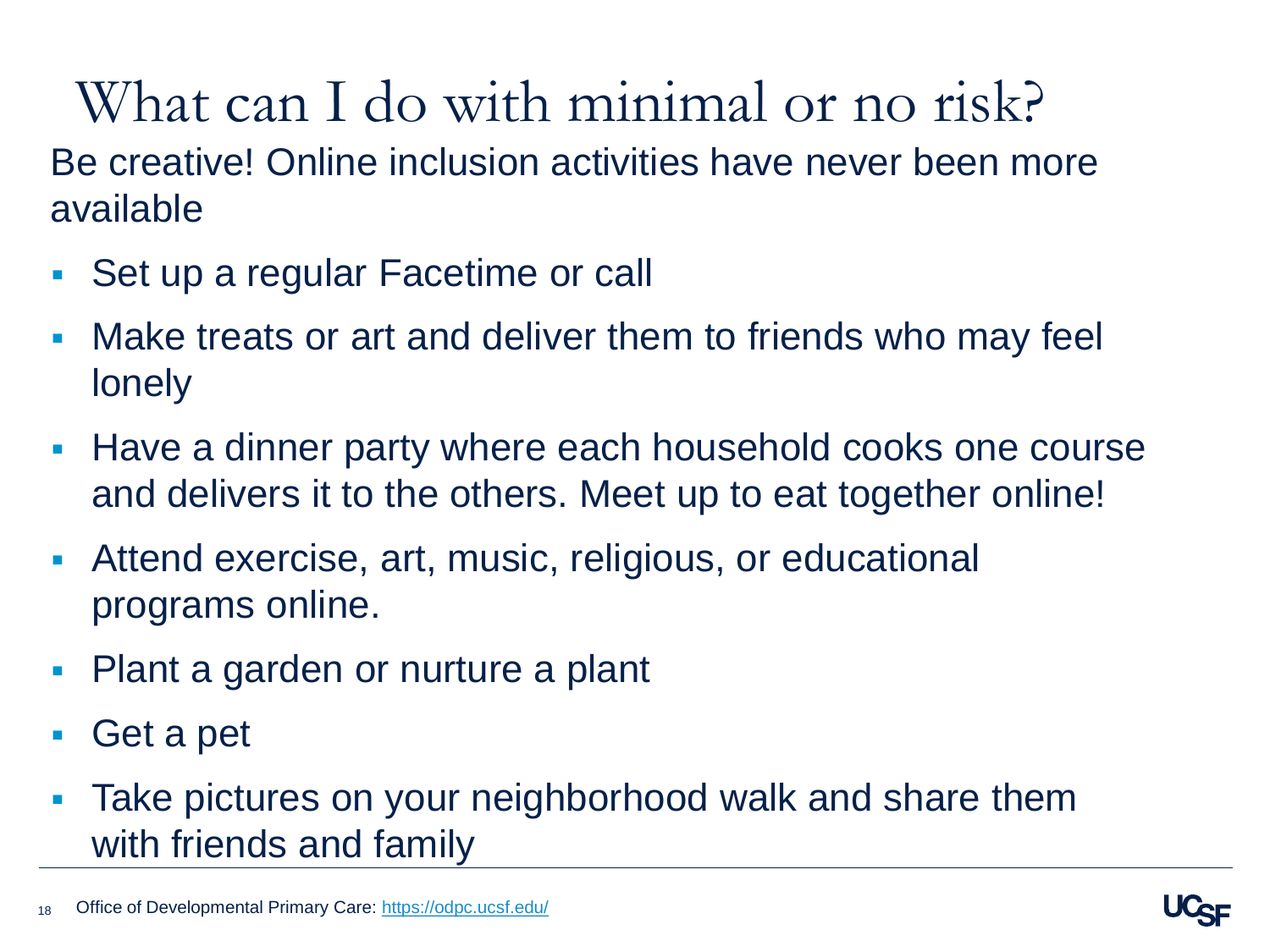# I want to take the risk to attend day program

- Ask how many additional close contacts you will have and how to minimize them. A close contact is anyone who gets within 6 feet for 15 minutes or more.
- Ask what procedures are in place to trace the contacts of every person in the program so they can quarantine.
- Develop a plan to have a service provider or family member on call at all times who is able and willing to do Covid-19 care. They must be able to pick you up within an hour of getting a call.
- Secure medical quality protective equipment, private transportation, and a safe place for you to go where you won't expose others for your emergency plan
- **Make a backup plan in case your service provider or family** member is unable to help